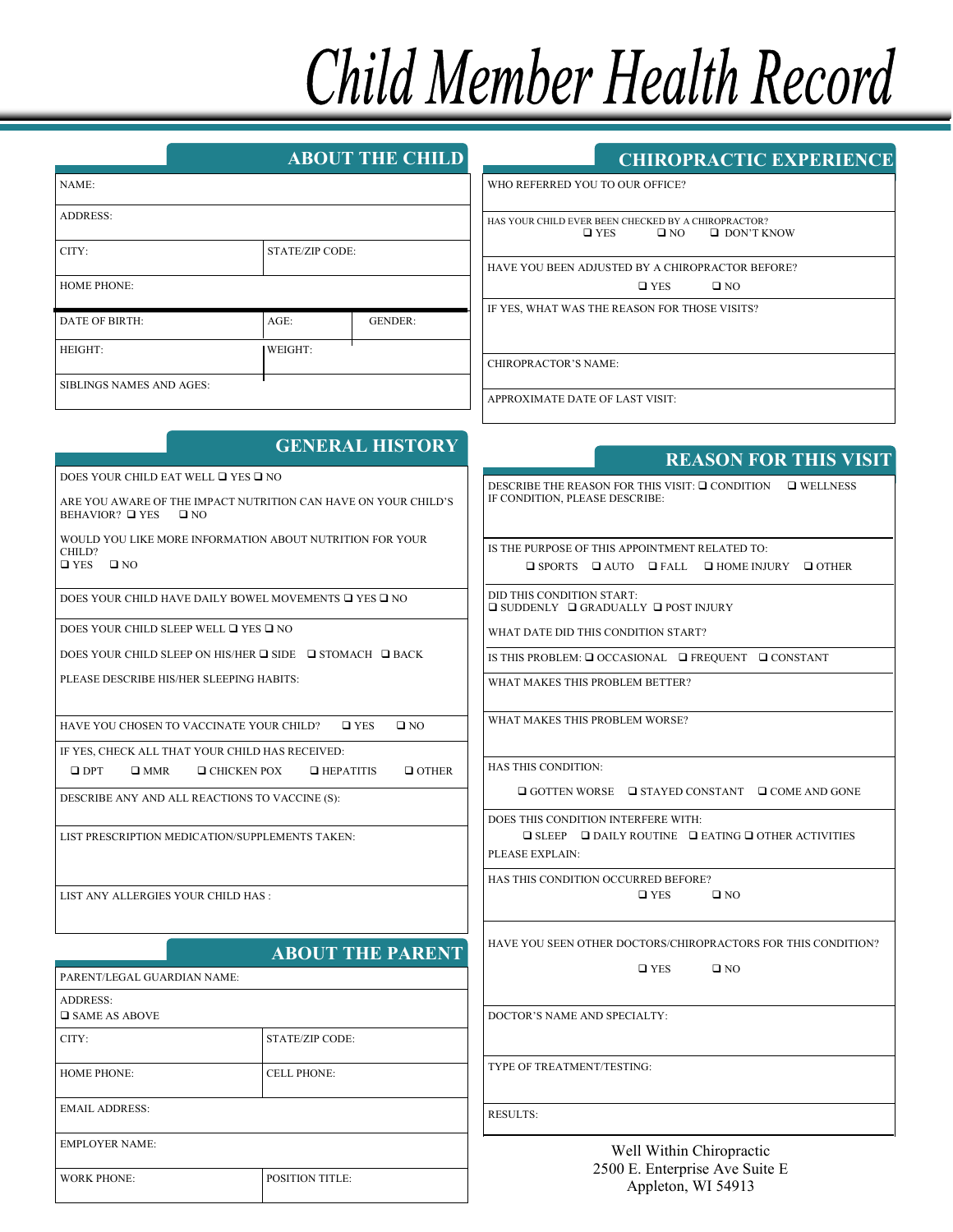#### *COMPLETE THIS PAGE FOR CHILDREN 4 to 8 YEARS OF AGE*

| <b>GROWTH &amp;DEVELOPMENT</b>                                                                                                                                                                                                                                                                                                                                                                |  |
|-----------------------------------------------------------------------------------------------------------------------------------------------------------------------------------------------------------------------------------------------------------------------------------------------------------------------------------------------------------------------------------------------|--|
| DOES YOUR CHILD HAVE ANY DEVELOPMENTAL OR DEVELOPMOTOR<br>DELAYS? $\Box$ YES<br>$\square$ NO<br>IF YES, PLEASE DESCRIBE AND INCLUDE INTERVENTIONS:                                                                                                                                                                                                                                            |  |
| HOW MANY TIMES/WEEK DOES YOUR CHILD EAT FAST FOOD?<br>SODAS?<br>ARE YOU AWARE OF ANY FOOD OR JUICE ALLERGIES OR INTOLERANCE?<br>$\square$ YES<br>$\square$ NO                                                                                                                                                                                                                                 |  |
| HAS YOUR CHILD EVER TAKEN ANTIBIOTICS?<br><b>HOW MANY TIMES?:</b><br>HAS YOUR CHILD EVER BEEN HOSPITALIZED?<br>$\square$ YES<br>$\square$ NO                                                                                                                                                                                                                                                  |  |
| PLEASE EXPLAIN:<br>THE NATIONAL SAFETY COUNCIL REPORTS APPROXIMATELY 50% OF<br>CHILDREN FALL HEAD FIRST FROM A HIGH PLACE DURING THEIR FIRST<br>YEAR OF LIFE (I.E.: BED, CHANGING TABLE, STAIRS, ETC.).<br>WAS THIS THE CASE FOR YOUR CHILD?<br>$\square$ YES<br>$\square$ NO<br>PLEASE EXPLAIN:<br>HAS YOUR CHILD EVER BEEN IN A CAR ACCIDENT? $\Box$ YES<br>$\square$ NO<br>PLEASE EXPLAIN: |  |
| HAS YOUR CHILD EVER HAD SURGERY?<br>$\square$ YES<br>$\square$ NO<br>PLEASE EXPLAIN:<br>DOES YOUR CHILD HAVE DIFFICULTY INTERACTING WITH OTHERS?<br>$\Box$ YES<br>$\square$ NO                                                                                                                                                                                                                |  |
| PLEASE EXPLAIN:<br>HAVE YOU OR ANYONE ELSE NOTICED THAT YOUR CHILD IS NERVOUS,<br>TWITCHES, SHAKES OR EXHIBITS ROCKING BEHAVIOR?<br>$\square$ YES<br>$\square$ NO                                                                                                                                                                                                                             |  |
| AT WHAT AGE DID YOUR CHILD START DAYCARE?<br>$\Box$ IN-HOME<br>$\Box$ DAYCARE CENTER                                                                                                                                                                                                                                                                                                          |  |
| DOES YOUR CHILD ATTEND SCHOOL/PRESCHOOL? □ YES<br>$\square$ NO<br>DOES YOUR CHILD CARRY A BACKPACK? $\Box$ YES<br>$\square$ NO<br>WHAT IS THE APPROXIMATE WEIGHT?<br>AVERAGE NUMBER OF HRS OF TV/VIDEO GAMES PER WEEK ?<br>ARE THERE ANY SMOKERS LIVING IN THE HOME? □ YES<br>$\square$ NO<br>ARE THERE ANY INDOOR PETS IN YOUR HOME? □ YES<br>$\square$ NO                                   |  |
|                                                                                                                                                                                                                                                                                                                                                                                               |  |